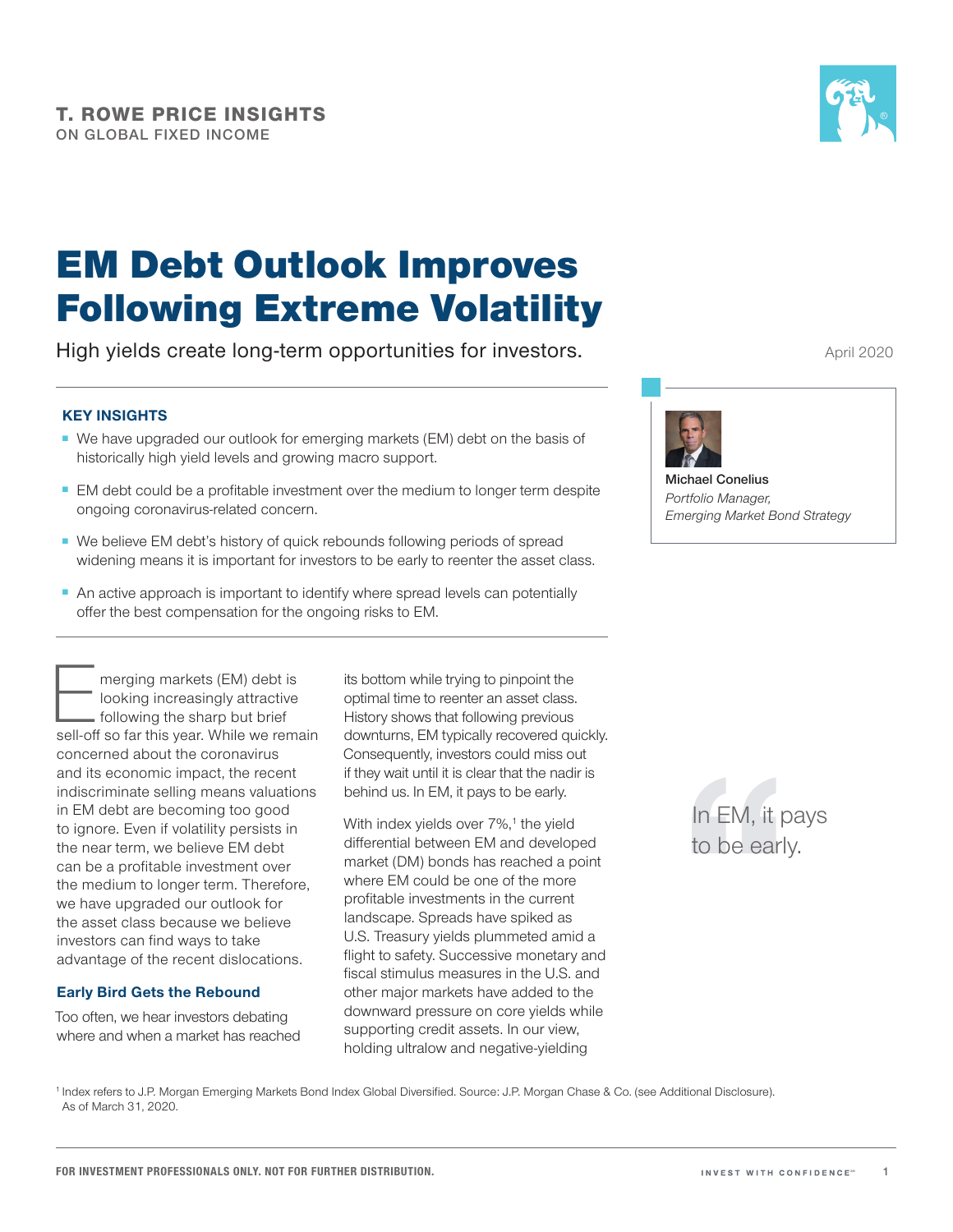# **Double-Digit Rebounds After Sell-Offs**

EM debt rolling 12-month returns



As of March 30, 2020.

#### **Past performance is not a reliable indicator of future performance.**

Source: J.P. Morgan Chase & Co. (See Additional Disclosure.)

Y-axis = rolling 12-month returns, %.

Sovereigns are represented by J.P. Morgan Emerging Market Bond Index Global Diversified. Corporates are represented by J.P. Morgan Corporate Emerging Market Bond Index Broad Diversified.

…buying EM bonds with yields in the 7% to 10% range and selling DM bonds with yields around 0% to 1% will likely form profitable investment opportunities for us over the next year.

DM bonds appears like an asymmetric risk, as DM yields are unlikely to go much lower even if risk aversion continues in the near term.

Therefore, we think EM hard currency bonds have strong potential even without identifying a specific floor. Yields have reached levels that should compensate investors for further near-term price swings while delivering strong returns potential when the outbreak eases and markets recover. Being early is always a risk during times of uncertain market direction. However, it is usually necessary when the supply of cheap assets is limited. We are confident that buying EM bonds with yields in the 7% to 10% range and selling DM bonds with yields around 0% to 1% will likely form profitable investment opportunities for us over the next year.

### **Selective Approach Can Find Strong Fundamentals**

The sky-high EM yields are also dislocated from fundamentals in much of the asset class. We expect the economic impact from coronavirus to last for several more months. However, most expectations are for the situation to stabilize and improve sometime later this year. In this light, we think investors are well compensated by current yields for the actual credit risk in EM.

A disciplined, active approach is essential, in our opinion, when reentering or increasing exposure to EM amid the uncertain backdrop. Much of the recent selling has been driven by passive exchange-traded funds meeting heavy redemptions. Such indiscriminate selling means that bonds from countries exhibiting relatively stable fundamentals have sold off heavily along with the rest of EM. We view these names as attractive opportunities. Names with poor or deteriorating fundamentals will likely continue to get punished amid the ongoing economic downturn.

We also believe that when markets do stabilize, it is unlikely that all prices will return to their pre-coronavirus levels. Certain countries and sectors will likely recover at different paces and more strongly than others. Bottom-up security selection can help identify the countries and individual bonds that may be best positioned to weather bouts of volatility and then potentially rally when the backdrop improves.

An active approach can also uncover hidden correlations within EM that can impact returns. Some investment-grade-rated sovereigns, such as those of Saudi Arabia and Qatar, have traded with higher sensitivity to moves in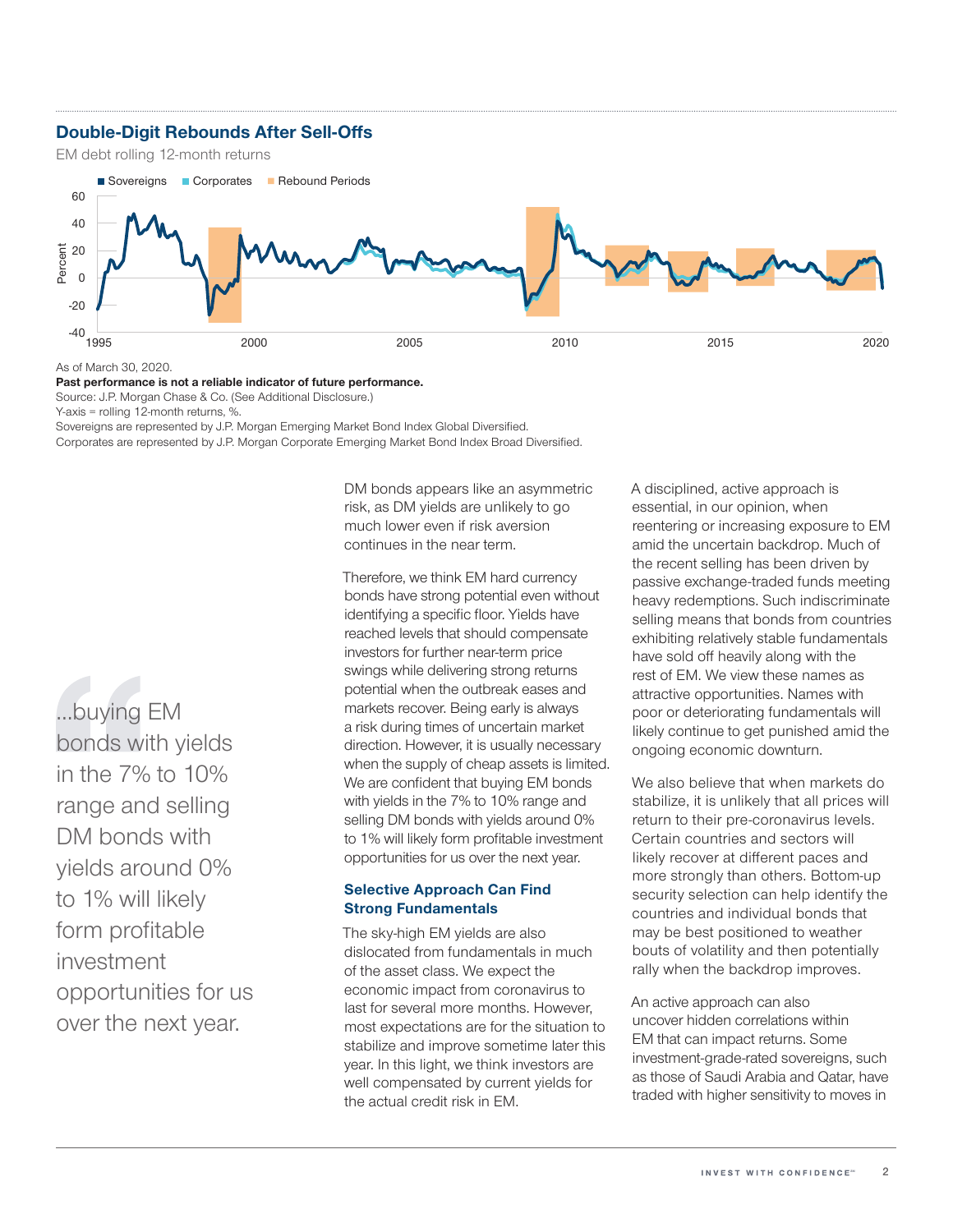U.S. Treasuries. During the recent sell-offs, bonds from these countries often held up better than other areas of EM as their prices were dragged higher by the rally in core DM bonds. Exposures such as these may make sense for the short term, but we see less value in many of these investment-grade names going forward. Investment-grade bonds with higher correlations to U.S. Treasuries, which, in our view, have little room to improve, could lag as credit appetite improves.

Conversely, we find many BB and BBB rated sovereigns could be poised for rebounds in the medium term. Russia, Brazil, and Indonesia are examples of EM credits still offering relatively healthy balance sheets and stable domestic politics that have still suffered sharp price declines as investors have shed risk.

#### **The Worst** *Could* **Be Behind Us**

Successive measures by global policymakers in recent weeks could help improve EM stability going forward. While we cannot say when and where the EM sell-off will peak, we do see a few reasons for optimism over the medium term:

■ **Government fiscal stimulus and central bank monetary support**— Multiple levels of support from policymakers globally will likely reduce

the negative economic impact of the outbreak. We still expect further bouts of selling pressure in the coming weeks and months as the threat from coronavirus evolves. However, the concerted engagement from

policymakers should help markets remain functional and liquid, which has moderated panic selling over recent sessions.

■ **International Monetary Fund (IMF) reform programs**—The IMF has said it is prepared to lend up to USD 1 trillion globally, which should support wider sentiment. IMF programs that are already in place with specific EM countries will hopefully encourage them to stick to positive reform processes, which should help maintain overall credit quality during and after the coronavirus-related downturn.

**Stabilization in China**—The coronavirus outbreak is currently easing in China, and the country's economy should steadily return to normal. China's economy, in many ways, remains the engine of EM, and a rebound there would likely boost wider EM markets.

We also recognize that the coronavirus outbreak is a unique and highly uncertain event. Volatility could remain longer than expected, and the economic and human impact could be felt for some time. Investing in a risk asset such as EM in this environment comes with uncertainty. However, we think current levels can potentially offer attractive compensation for this risk. We believe staying selective and patient is essential. By prioritizing bottom-up research, we believe investors can generate alpha over medium- to longer-term horizons.

# **WHAT WE'RE WATCHING NEXT**

Frontier markets can also represent interesting opportunities for alpha over the medium to long term. These more volatile markets could experience further weakness in the near term as economic concerns are heightened. However, a selective approach could identify specific countries that show potential for strong rebounds if investors can remain patient through the volatility. We particularly like economies receiving IMF support while engaged in positive reform programs, most notably Ukraine.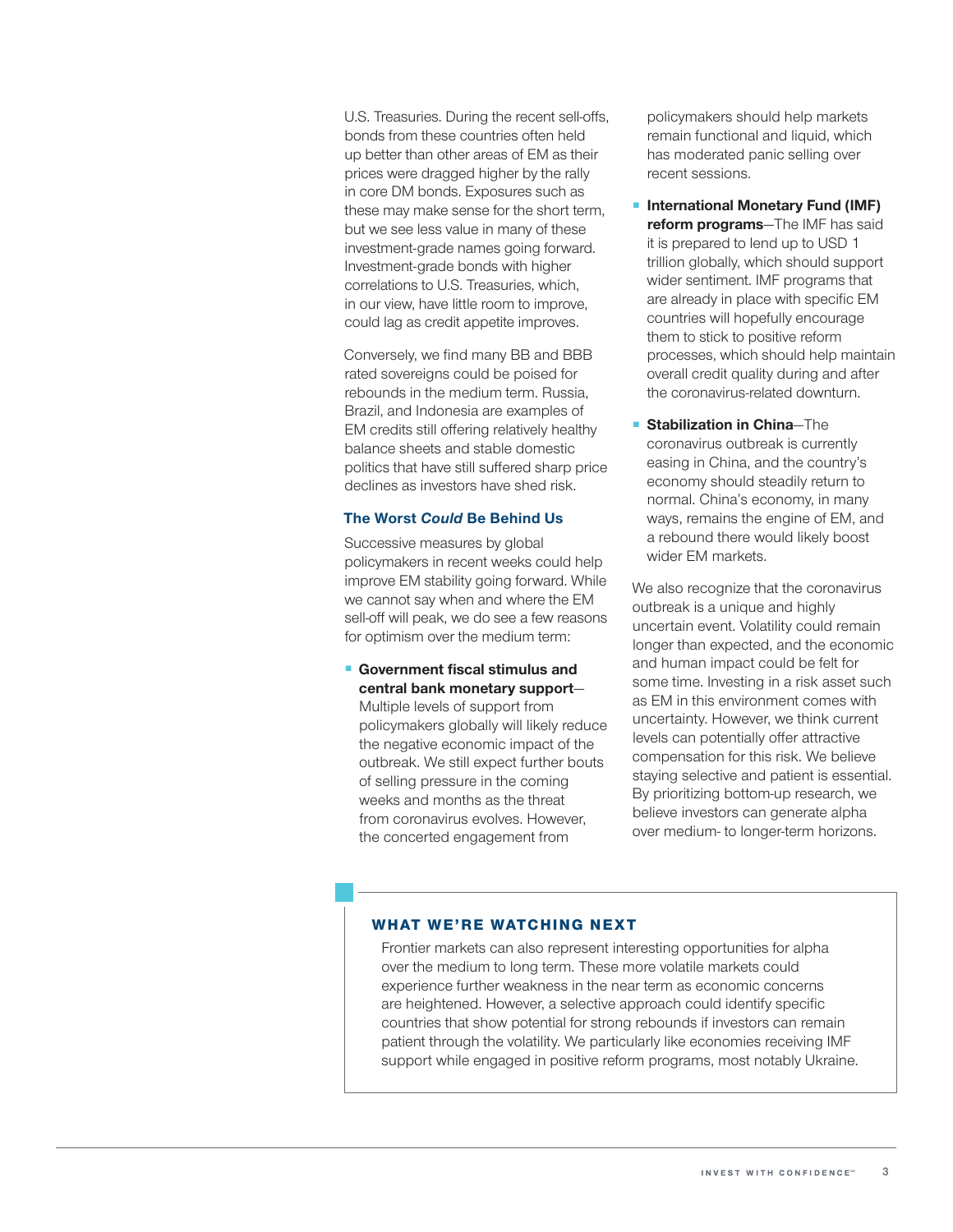#### **Additional Disclosure**

Information has been obtained from sources believed to be reliable but J.P. Morgan does not warrant its completeness or accuracy. The index is used with permission. The Index may not be copied, used, or distributed without J.P. Morgan's prior written approval. Copyright © 2019, J.P. Morgan Chase & Co. All rights reserved.